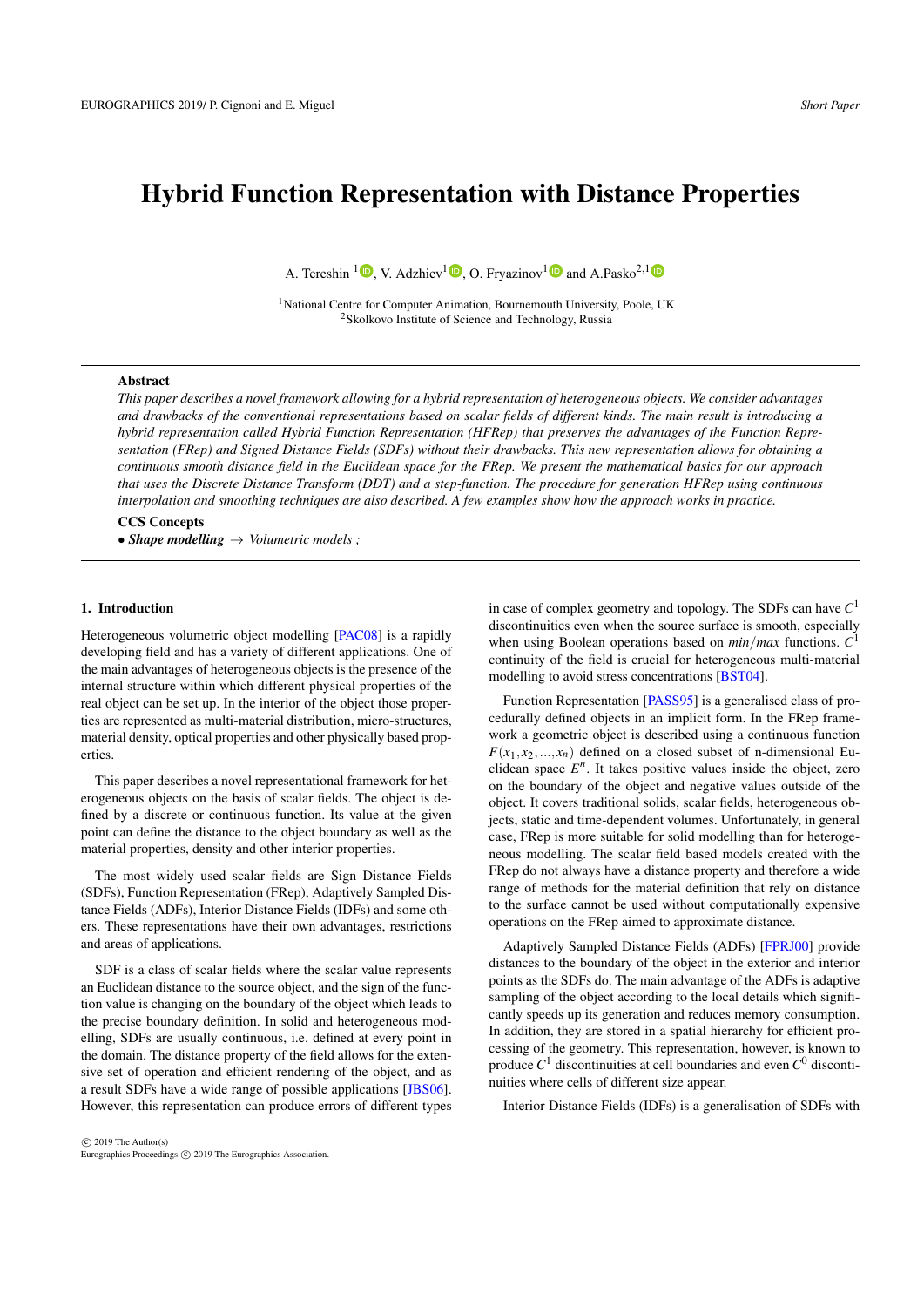

<span id="page-1-0"></span>Figure 1: *The zoomed regions of the DDT field obtained for the FRep defined character. Left image: the result of calculating the sparse DDT on the grid*  $128 \times 128$  *points. Right picture: a) the zoomed region of the sparse DDT after applying the bicubic interpolation to it, the final grid is*  $512 \times 512$  *points, b) the zoomed region of the DDT obtained on the grid*  $512 \times 512$  *points.* 

different metrics such as geodesic on the surface of the source object or an intrinsic distance inside the object. This type of distance fields can be used for setting up material distribution inside the object [\[FSP15\]](#page-3-5) and also provides a precise boundary definition. At the same time, they are more computationally expensive than other representations.

All the mentioned representations have their advantages and drawbacks. In this work we introduce a theoretical framework based on a novel object representation called Hybrid FRep (HFRep). It is based on combining of different scalar field representations and aims to unify their advantages and compensate for their drawbacks. In this paper we focus on two representations discussed above, namely the FRep and the SDF, because SDFs allow for efficient material modelling inside the object, whilst FRep provides smoothness of the unified representation. We will show that the HFRep allows for obtaining both discrete and continuous distance properties of the resulting field and provides the distance properties. In the next sections we will describe how the HFRep representation is defined.

#### 2. Hybrid Function Representation

Let us give the exact problem statement: for the given shape it is essential to obtain a real function with (1) sufficiently accurate distance property approximation everywhere in Euclidean space without  $C^0$  and  $C^1$  discontinuities anywhere, (2) with exact zero values only at the object boundary and (3) changing its sign on the boundary. Let us outline the solution that combines two representations, namely the SDF and the FRep, of the same object specifically taking advantage of both SDF's distance property and FRep's continuity for the defining function.

Let the object *O* be defined using the FRep defining function with the equation  $F(x_1, x_2, ..., x_n) \geq 0$ . First, we use the Discrete Distance Transform (DDT) to obtain a distance field  $dist_O(P)$  in a finite set of points by calculating the unsigned distance to the surface of FRep object in these points. Then, we convert this dis-



<span id="page-1-2"></span>Figure 2: *Plots of two sigmoid functions which coincide: hyperbolic tangent sigmoid and hyperbolic tangent with according slope values s<sub>l</sub></sub>. Red line:*  $S_{sig}(x)$ ,  $s_l = 10^{-4}$  or  $S_{tgh}(x)$ ,  $s_l = 10^{4}$ . Blue *line:*  $S_{sig}(x)$ ,  $s_l = 10^{-5}$  or  $S_{tgh}(x)$ ,  $s_l = 10^6$ .

crete distance field into a continuous field by using the appropriate smoothing operations. Finally, to obtain the sign for the DDT we use the step-function  $S(x)$ , the values *x* of which are calculated using the FRep field. Therefore HFRep can be defined as

<span id="page-1-1"></span>
$$
F_h(x_1, x_2, ..., x_n) = S(F(x_1, x_2, ..., x_n)) \cdot dist_O(P)
$$
 (1)

# 2.1. Distance Transform

The operation which allows for obtaining the distance property for an arbitrary scalar field is called the distance transform. Formally, it is a mapping from one scalar field *F* into another scalar field *D* such that  $D(\mathbf{x}) = \inf_{p: F(\mathbf{p}=0)} |\mathbf{x} - \mathbf{p}|$ . The distance obtained by distance transform is usually unsigned.

In a general case, to get the distance transform for an arbitrary object represented by the FRep can be problematic because the boundary of the object is not explicit. There are various methods to tackle this problem, some of them are more precise in terms of the obtained distance values, and some being more computationally efficient. For example, the distance can be calculated by numerically solving re-initialisation equation [\[SSO94\]](#page-3-6). However, that method is quite inefficient when the distance needs to be computed in a large number of points. Therefore in practice, many methods use the Discrete Distance Transform (DDT) as a more efficient alternative. In this case, the value of the field is calculated on a regular grid by multiple traversing distance values in it to obtain the final approximation of an Euclidean distance to the approximated surface. Note that the Discrete Distance Transform results in a distance to the object computed with a certain tolerance and cannot be considered as an exact operation.

The field obtained after applying the DDT is a discrete field, as it is calculated in a finite set of points, normally on a regular grid. To obtain the continuous function, interpolation techniques should be used. In our method, we use the cubic spline interpolation applied to the appropriate domain. Thus, in 2D we interpolate values of the sparse grid with a bicubic interpolation [\[Kno00\]](#page-3-7) which allows for producing accurate results for a smooth continuous function while being easy to compute (see Fig. [1\)](#page-1-0).